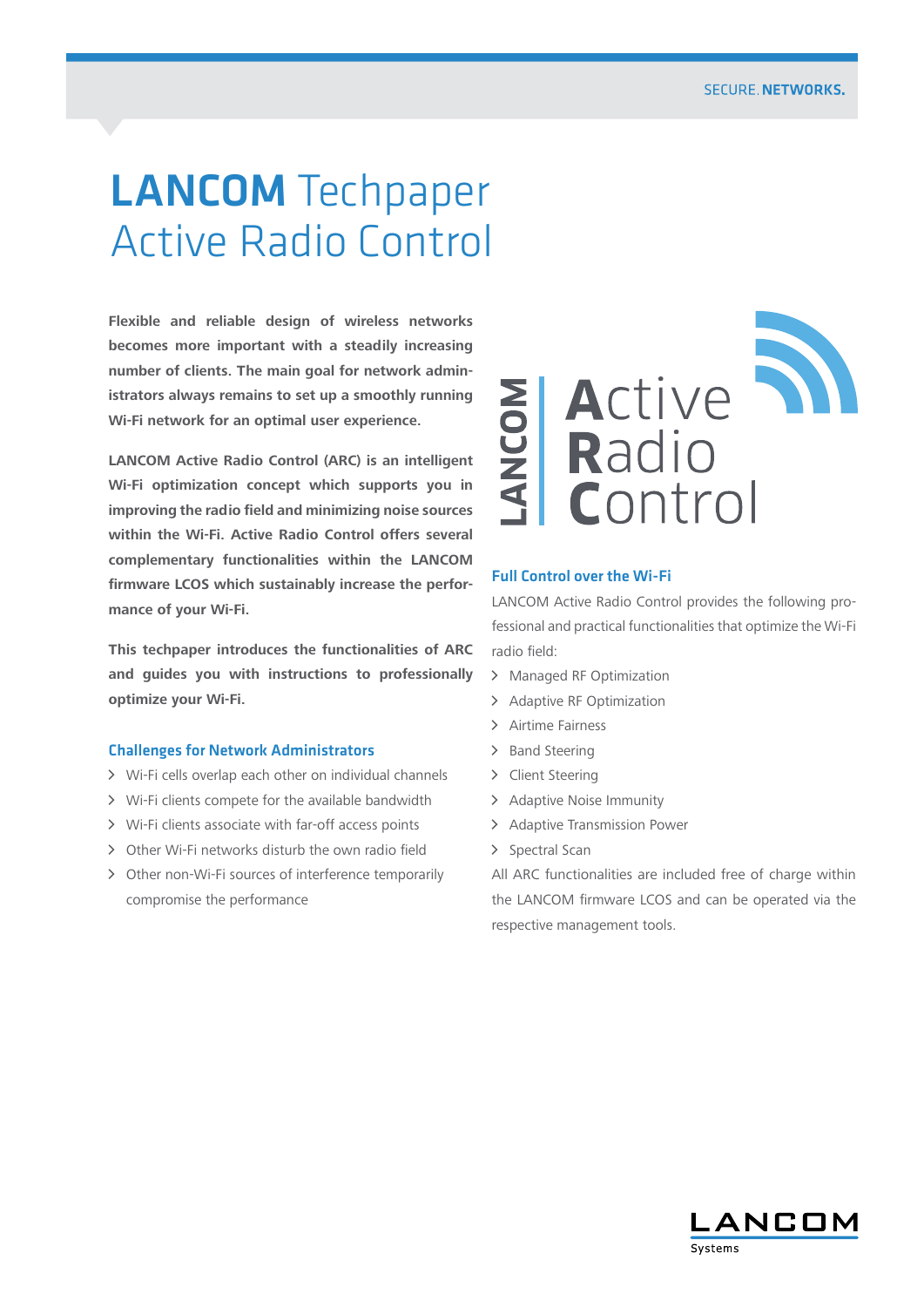#### Managed RF Optimization

By choosing a Wi-Fi channel, the part of the frequency band an access point uses for its logical Wi-Fis is defined. With Managed RF Optimization the administrator can also trigger the configuration of optimal Wi-Fi channels via a WLAN controller. For logical reasons, the optimization process is started manually by the administrator when putting the Wi-Fi network into operation. In the first step, the channel lists of the access points are deleted and prepared for a new definition. After that, the WLAN modules are shut off and successively turned on again. In turning on, the modules automatically search for a free channel and thus optimize the distribution of the channels in the radio field. The module with the highest measured interference is prioritized for channel selection. RF Optimization can be activated for all access points managed by a WLAN controller or specifically for individual devices.



# Configuration

Managed RF Optimization is started easily via LANmonitor: with a right mouse click on the list of active access points or on a specific device you choose "Start automatic radio field optimization" from the context menu.

#### Adaptive RF Optimization

In order to flawlessly operate a Wi-Fi in reach of another access point, each access point should be using a separate channel – otherwise the Wi-Fis have to share the bandwidth. For this purpose, LANCOM access points use the feature Adaptive RF Optimization: The access point permanently scans the radio field for interfering signals. If a certain threshold based on the Wireless Quality Indicators (WQI) has been exceeded in the currently used Wi-Fi channel (e. g., the media load or the amount of RX/TX errors), the access point automatically switches to a qualitatively better channel. By setting thresholds manually, the admin can configure necessary channel changes to occur as late as possible. This intelligent functionality enables the access point to dynamically adapt to an ever-changing radio field in order to maximize the Wi-Fi's robustness.

Bad Wi-Fi quality

Better Wi-Fi quality



Fig. 1: Channel distribution by Managed RF Optimization Fig. 2: Automatic channel change by Adaptive RF Optimization

# Configuration

Adaptive RF Optimization is activated via LANconfig: Therefore, you select in the section Wireless LAN > General > Physical WLAN Settings the required radio module and activate the function in the tab "Adaptive RF Optimization". In the LANCOM Management Cloud Adaptive RF Optimization can be activated either globally in the project settings or separately for each location.

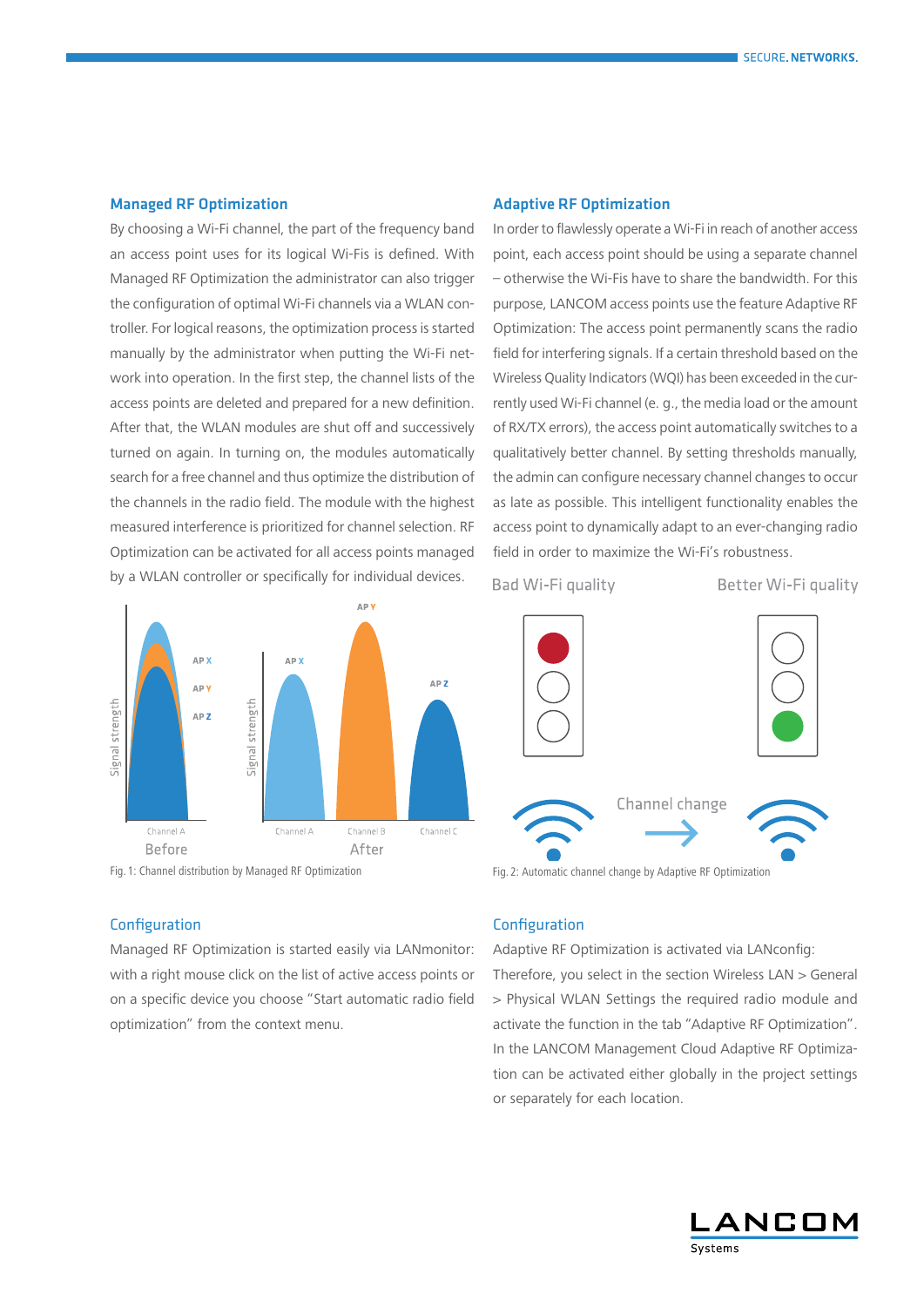# Airtime Fairness

Especially in Wi-Fi scenarios with a high client-density, the devices compete for the available bandwidth. Thereby the transmission slots are passed around the active clients – without considering necessary transmission times. This leads to legacy clients slowing down faster clients during the transmission of data packets, although the faster ones could finish their data transmission earlier. The Airtime Fairness feature ensures that the available bandwidth is efficiently used. For that purpose, Wi-Fi transmission times ("airtimes") are fairly distributed among the active clients. The consequence: Thanks to all clients being provided with the same airtime, faster clients can achieve more data throughput in the same amount of time accordingly.

**Without Airtime Fairness** 

**With Airtime Fairness** 



Fig. 3: Airtime Fairness

# Configuration

Airtime Fairness is activated by default for all WLAN modules. In addition to that the mode can be adapted for special cases via LANconfig: Go to Wireless LAN > General > Physical WLAN Settings, select the radio module and go to the tab "Performance" where you can set the Airtime Fairness mode for the chosen radio module.

In LANCOM Management Cloud projects Airtime Fairness is activated by default. Thus providing this feature automatically to all, especially newly added, access points of the project.

#### Band Steering

Due to the higher distribution of clients supporting 2.4 GHz Wi-Fi, a Wi-Fi operating on this frequency band can be heavily loaded by a large number of clients. This is further increased by clients which do support 5 GHz but preferably associate via 2.4 GHz. In consequence the available bandwidth at 2.4 GHz is shared by many clients, while there is still enough capacity at 5 GHz. In order to achieve a more equal load in the Wi-Fi and thus a more stable and faster connection for all clients, Band Steering is an efficient solution. The access points have to transmit the same SSID at both 2.4 GHz and 5 GHz. Therefore Band Steering can only be utilized by access points with two radio modules.When a client establishes contact, the access point checks its internal data whether the client has already been seen in the 5 GHz frequency. If this is the case, the access point will not answer probe requests of the client at 2.4 GHz and instead only answer via 5 GHz. The client is effectively steered towards the 5 GHz frequency band.





Fig. 4: Band Steering

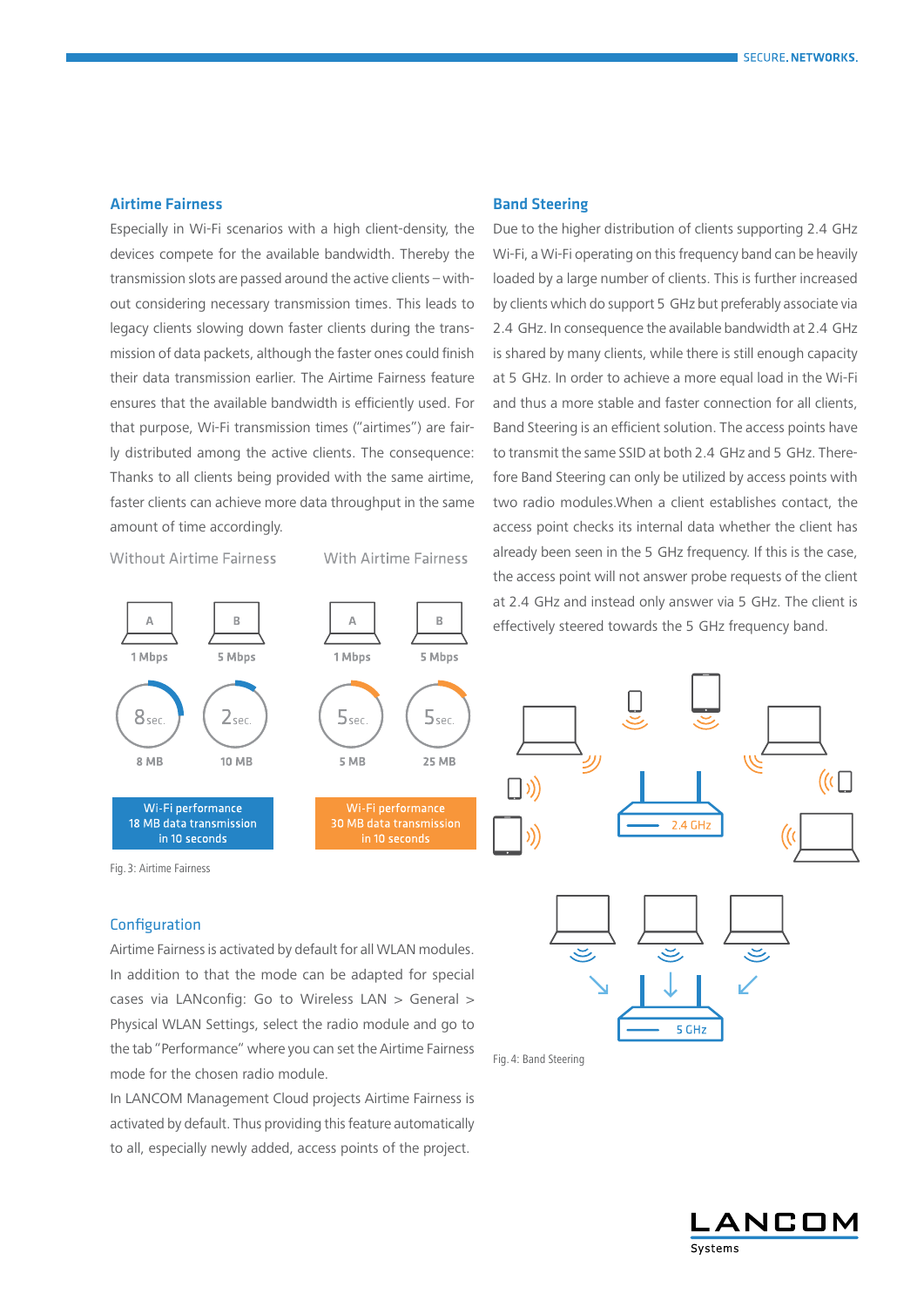## Configuration

Via LANconfig the configuration of Band Steering is conducted comfortably for LANCOM access points or WLAN controllers. The necessary settings are found under Wireless-LAN > Band Steering. Here you can choose the preferred frequency band and activate Band Steering. Note: Make sure that the same SSID is configured on both 2.4 GHz and 5 GHz.

In the LANCOM Management Cloud Band Steering can be activated either globally in the project settings or separately for each location.

# Client Steering

Thanks to an active steering of Wi-Fi clients to the most ideal access point, the Wi-Fi performance in controllerbased networks is significantly increased. Especially in Wi-Fi scenarios with a high number of end devices, Client Steering is ideal for an optimized load balancing between access points. Depending on predefined scenarios or individually set parameters such as signal strength, frequency band or number of associated clients, end devices are associated to the most suitable access point and thus benefit from the full bandwidth potential. All of this takes places automatically, without the need of changing the clients' configurations.



Fig. 5: Client Steering

#### Configuration

Client Steering is configured via the WLAN controller and is activated by default. If further adjustments for individual access points are required, they can be implemented to new or existing Client Steering profiles via WLAN Controller > AP Configuration > Client Steering Profiles.

#### Adaptive Noise Immunity

Wi-Fis often operate in challenging environments with many different sources of interference, compromising the performance of the own Wi-Fi. Potential sources of interference may be other Wi-Fi signals or other radio signals such as Bluetooth devices, wireless cameras, and microwave ovens which may have significant influence on the Wi-Fi. By activating Adaptive Noise Immunity, an access point ignores sources of interference in the radio field and only focuses on Wi-Fi clients with sufficient signal strength. This process is based on measured values of the WLAN module with regard to interferences in the radio field. If a defined threshold is exceeded, the reception sensitivity of the WLAN module will be reduced by LCOS respectively. Therefore, the probability is increased that the WLAN module will ignore interferences while searching a free transmission slot, due to the "Carrier Sense Multiple Access / Collision Avoidance" procedure. These adaptive changes of the reception sensitivity, based on the permanent check of the radio field, the optimal operation of the WLAN module is induced.



NCOM Systems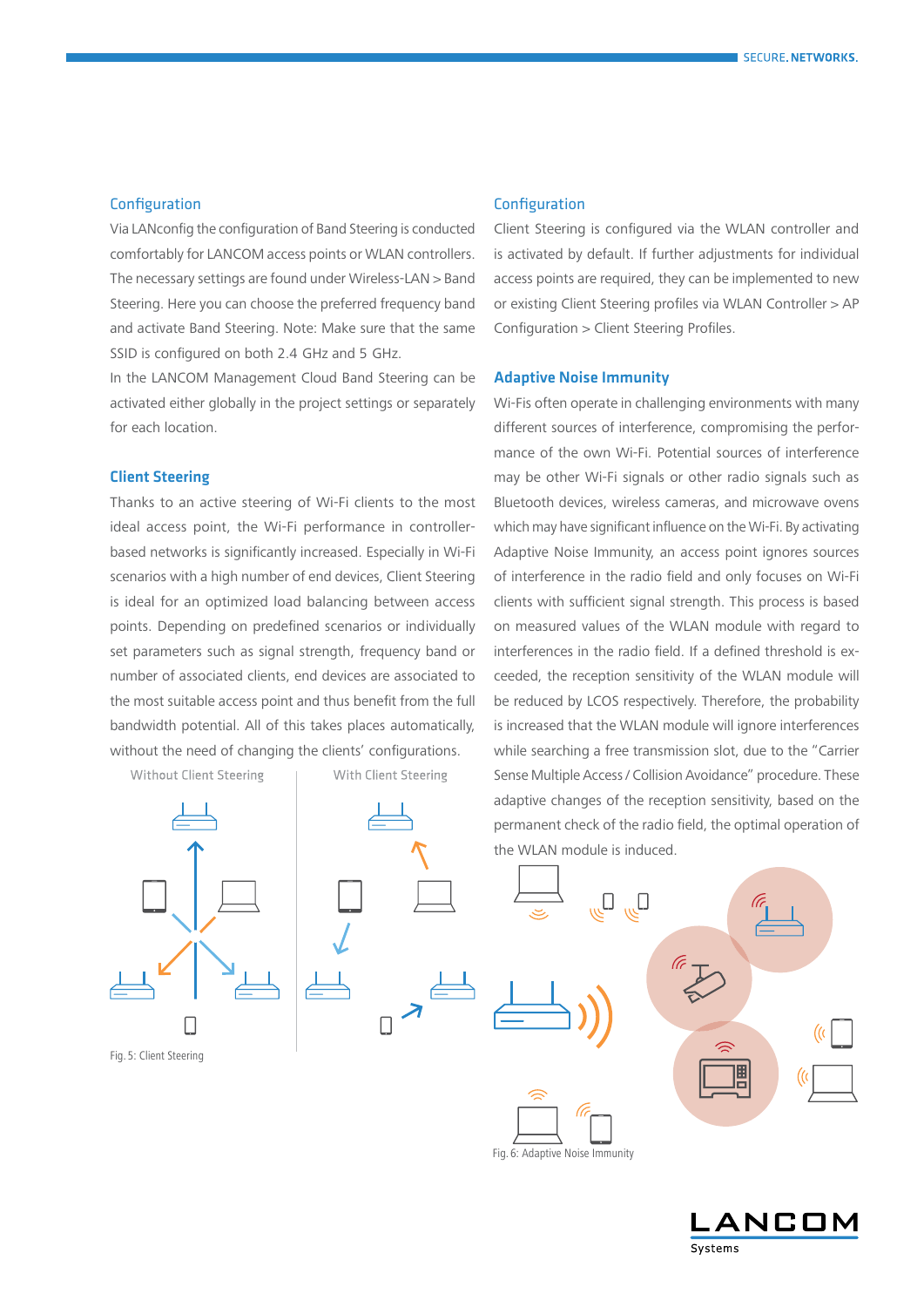## Configuration

In LANconfig you can activate or deactivate Adaptive Noise Immunity with just one click under Wireless-LAN > General > Interfaces > Physical WLAN settings. Adaptive Noise Immunity is activated for both the 2.4 GHz and 5 GHz frequency bands by default.

In LANCOM Management Cloud projects Adaptive Noise Immunity is activated by default. Thus providing this feature automatically to all, especially newly added, access points of the project. If required, it can be switched off for individual access points in the detail configuration.

## Adaptive Transmission Power

Ideal for Wi-Fi backup scenarios: If one access point fails, the transmission power of the remaining ones can be increased to grant Wi-Fi coverage within the subsidiary. For that, all access points are positioned so that full Wi-Fi coverage is given even with reduced signal strength. With the help of constantly updated information about the currently active access points, the transmission power reduction of all reachable access points can be adjusted on any change, so that gaps within the coverage area can be eliminated. As soon as the full number of access points within the network is available again, the initial transmission power reduction will be used again. Note: To grant a reliable coverage, a higher number of access points has to be planned than would be necessary with unreduced signal strength.



#### Configuration

In LANconfig the settings are found under Wireless LAN > General. Select the button "Expert WLAN settings" under "Extended Settings" and first choose the appropriate WLAN interface if your access point has got more than one. Then enter the number of expected access points, and the Backup TX power reduction under the conforming tab. The default TX power reduction can be configured under Wireless LAN > General > Interfaces > Physical WLAN settings (if necessary select the WLAN interface) within the "Radio" tab. If required, it can be switched on for individual access points in the detail configuration.

In the LANCOM Management Cloud this feature can be activated for individual access points in the detail configuration.

# Spectral Scan

Despite activated Adaptive Noise Immunity, Wi-Fi performance may be compromised by further sources of interference, especially in the 2.4 GHz frequency band. Interferences range from microwave ovens, wireless phones, Bluetooth devices or video transmitters, sending signals via 2.4 GHz. Such interferences can lead to the loss of data packets or of entire connections. If the overlap is too strong, the result may even be total failure of the Wi-Fi. Spectral Scan enables a manual, professional analysis of the radio field, and is suited for noise sources classification. For this reason, it is a powerful troubleshooting tool. The load of individual channels at a certain point of time is graphically illustrated and can be monitored historically. This way, the administrator can detect that a certain channel in the 2.4 GHz frequency band is heavily loaded during a certain time period. The conclusion could be that a source of interference has been operating during this time period, for instance a microwave oven during lunch time or a gaming console. With this information the administrator can take countermeasures by changing the used channel or by eliminating the source of interference. In contrast to a fully automated, program-controlled switching of channels, this Fig. 7: Adaptive Transmission Power examples: active intervention by the administrator has clear advantages: